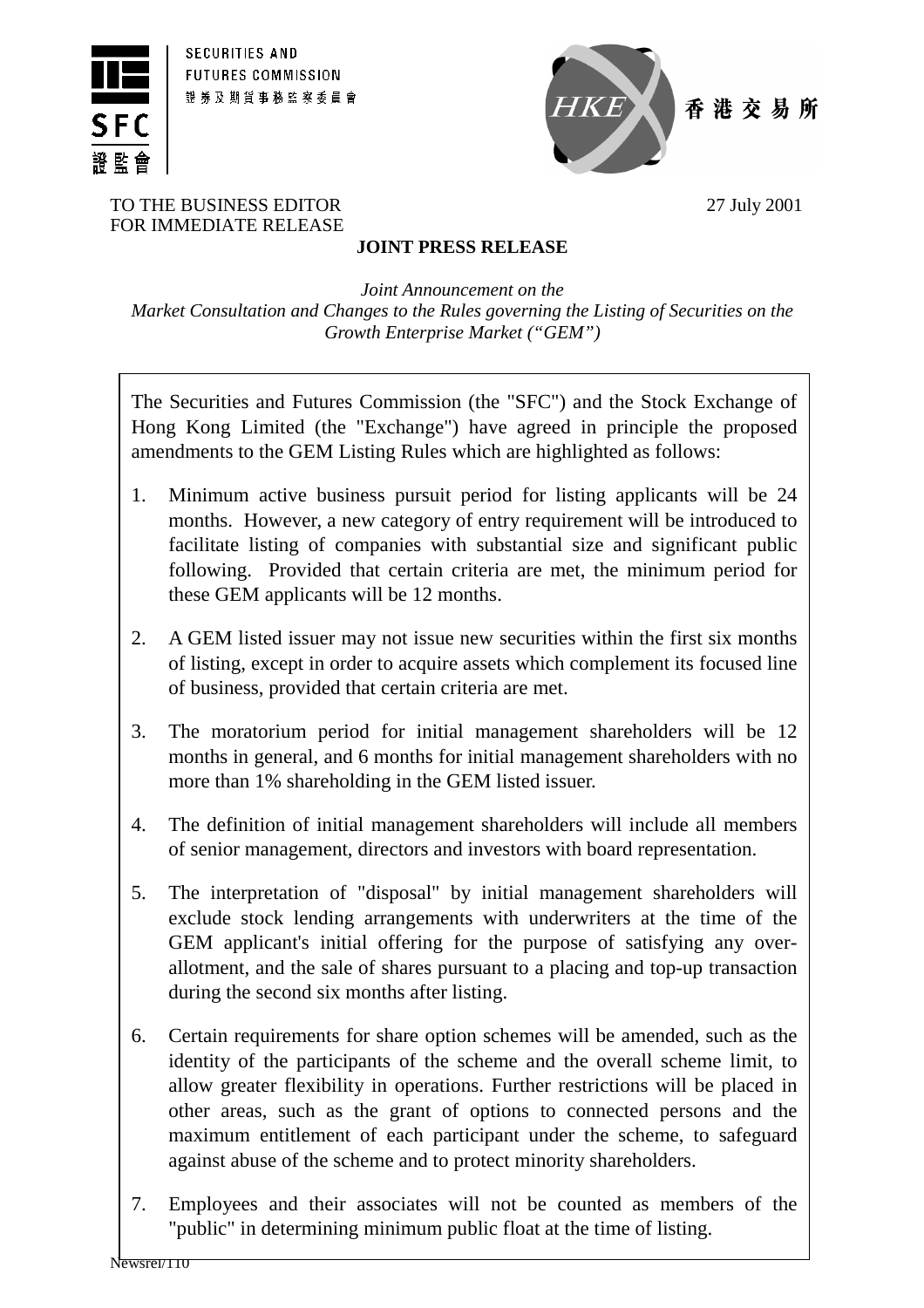



- 2 -

8. The prescribed minimum percentage of securities in public hands will be 25% and 20% for GEM listed issuers with market capitalization not exceeding HK\$4 billion and over HK\$4 billion respectively. At the time of listing, the minimum market capitalization in public hands must be the higher of HK\$30 million and 25% for GEM applicants with market capitalization not exceeding HK\$4 billion, and the higher of HK\$1 billion and 20% for GEM applicants with market capitalization over HK\$4 billion.

Amendments are currently being made to the GEM Listing Rules to reflect these new requirements. To ensure effective and fair implementation of these new proposals, the various provisions will commence application in stages, starting on or after the date of this announcement. In addition, the Joint Announcement issued by the SFC and the Exchange on March 11, 2000 will cease to have effect, except for transitional purposes in certain respects.

Details on the proposed amendments to the GEM Listing Rules and the transitional arrangements are set out below.

The SFC and the Exchange have conducted an overall review of the Rules governing the Listing of Securities on the Growth Enterprise Market (the "GEM Listing Rules"), after gaining experience from the administration and operation of the GEM Listing Rules upon the establishment of GEM in November 1999.

On 11 March 2000, the SFC and the Exchange jointly announced the temporary relaxation of certain GEM Listing Rules (the "First Joint Announcement"). The First Joint Announcement was intended to be an interim measure to ensure a level playing field and transparency in the application of the GEM Listing Rules, pending a full review of the rules after market consultation. The Exchange released a consultation paper in May 2000 (the "Consultation Paper"), and the consultation period closed on 30 June 2000.

Submissions from different interest groups were received. The respondents represented a wide spectrum of the market including sponsors, professional firms, financial institutions, professional associations, companies including GEM listed issuer, Main Board listed issuers and new listing candidates, and individuals. A summary of the consultation results is available on the Hong Kong Exchanges and Clearing Limited and the GEM websites at http://www.hkex.com.hk and http://www.hkgem.com.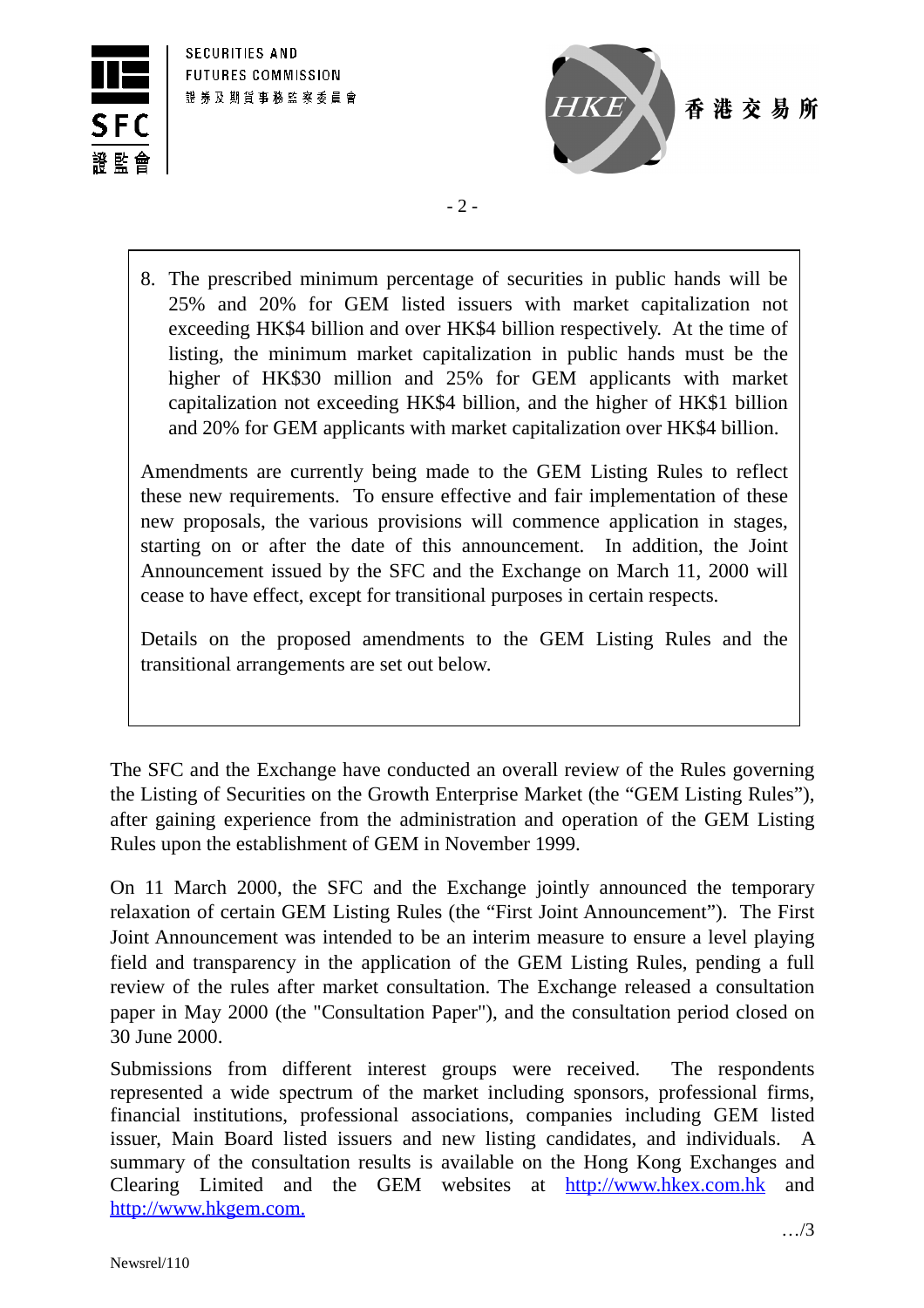



- 3 -

At around the time of the market consultation, the SFC appointed a committee known as International Committee on Listing of New Enterprises (the "International Committee") to study the key factors that draw or repel issuers from listing in certain markets. The Executive Summary of the report prepared following this study is available on the SFC website at http://www.hksfc.org.hk.

The SFC and the Exchange have taken into account the responses to the market consultation, the findings and recommendations of the International Committee, and the experience gained from the operation of GEM in considering amendments to the GEM Listing Rules. The SFC and the Exchange are of the view that such amendments are beneficial to the long-term development of GEM, and would strike a balance between ensuring market competitiveness and maintaining the quality of the market.

The proposed amendments to the GEM Listing Rules have been approved in principle. Amendments are currently being made to the GEM Listing Rules, and it is estimated that this process will take two to three months before the amended GEM Listing Rules will become effective (the "Effective Date"). To ensure effective and fair implementation of these new proposals, the various provisions of the new proposals will commence application in stages, starting on or after the date of this announcement.

Set out below are the principles of the proposed amendments to the GEM Listing Rules, and details of the transitional arrangements applicable from the date of this announcement.

# **PRINCIPLES OF THE PROPOSED AMENDMENTS TO THE GEM LISTING RULES**

# **1. Active Business Pursuit Period and Accountants' Report**

GEM Listing Rule 11.12 requires a GEM applicant to demonstrate that it has actively pursued one focused line of business for a minimum period of 24 months before listing. Under the First Joint Announcement, the 24-month period is reduced to at least 12 months. Under the proposed amendments, the requirement of GEM Listing Rule 11.12 is maintained.

A new category of entry requirements will be introduced, however, for companies of substantial size and with significant public following, but which cannot satisfy the 24 month period requirement to list on GEM. The rule will be amended to allow such a GEM applicant to list subject to satisfying the following criteria: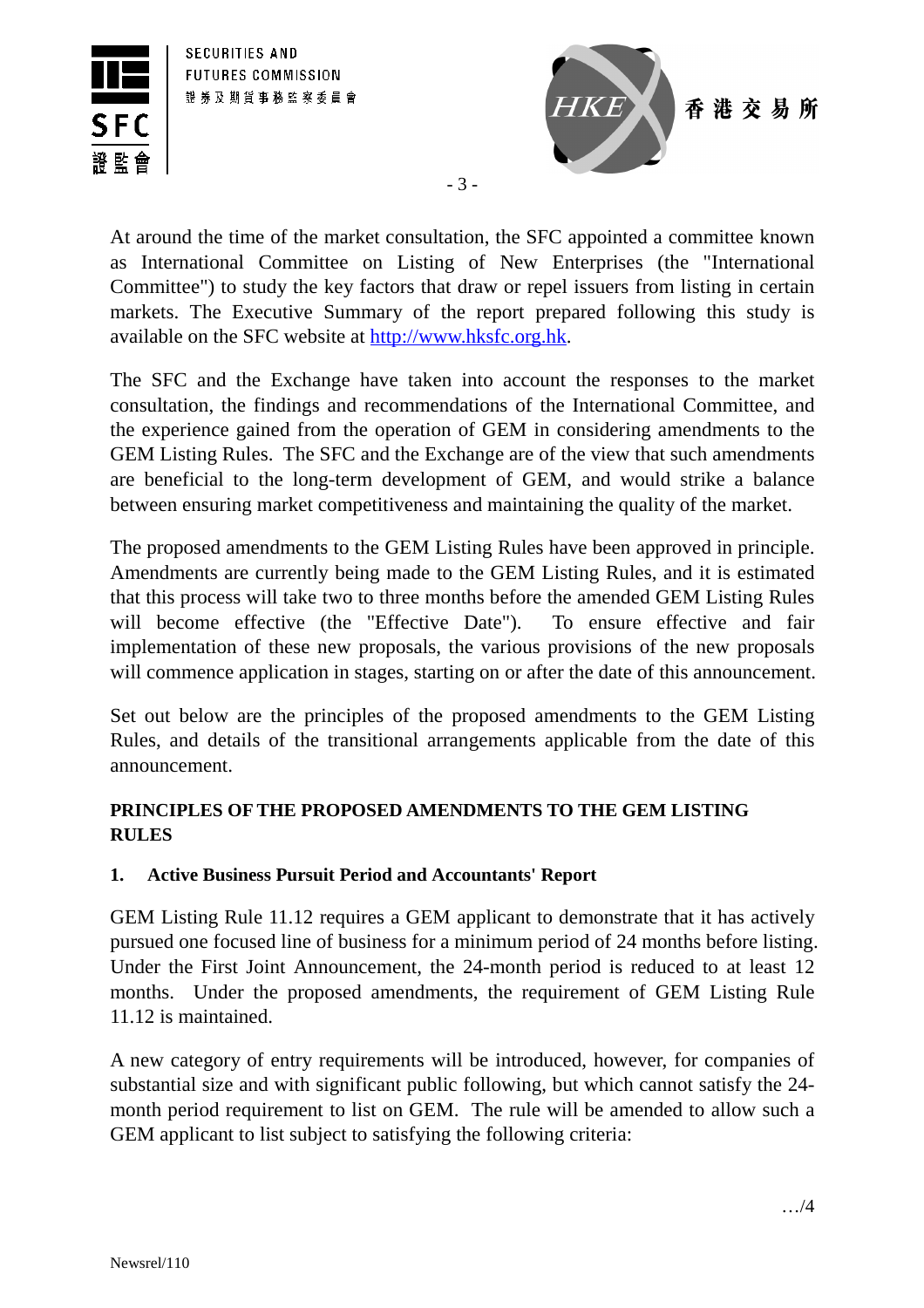



- $-4-$
- i. has pursued its focused line of business for at least 12 months;
- ii. has total revenue of no less than HK\$500 million in the last 12 month period as shown in the accountants' report in the initial listing document, total assets of at least HK\$500 million as shown in the balance sheet in the accountants' report, or market capitalization of at least HK\$500 million determined at the time of listing;
- iii. at the time of listing, has a minimum market capitalization of HK\$150 million in public hands which is held by at least 300 public shareholders, with the largest 5 and largest 25 of such shareholders holding in aggregate no more than 35% and 50% respectively of the securities in public hands. In determining the "300 public shareholders", only a maximum of 100 shareholders who have obtained their securities through a distribution in specie may be counted as public shareholders; and
- iv. the initial public offer price of the securities must be at least HK\$1.

GEM Listing Rules 11.10 and 7.03 require a GEM applicant to have an accountants' report covering at least two financial years immediately preceding the issue of the initial listing document. The two financial years under the First Joint Announcement is reduced to at least 12 months, corresponding to the minimum 12-month period of active business pursuit. Under the proposed amendments, the requirement under GEM Listing Rules 11.10 and 7.03 is maintained, however, for GEM applicants meeting the above criteria for a reduced active business pursuit period, the requirement for accountants' report will correspondingly be reduced to a minimum of 12 months.

The maintenance of the minimum 24-month period of active business pursuit for GEM applicants in general will provide more time for those companies to establish their businesses, and to allow their management to demonstrate that they have operated together cohesively as a team. At the same time, the introduction of a new category of entry requirements will facilitate quality companies with potential and public following to be listed on GEM.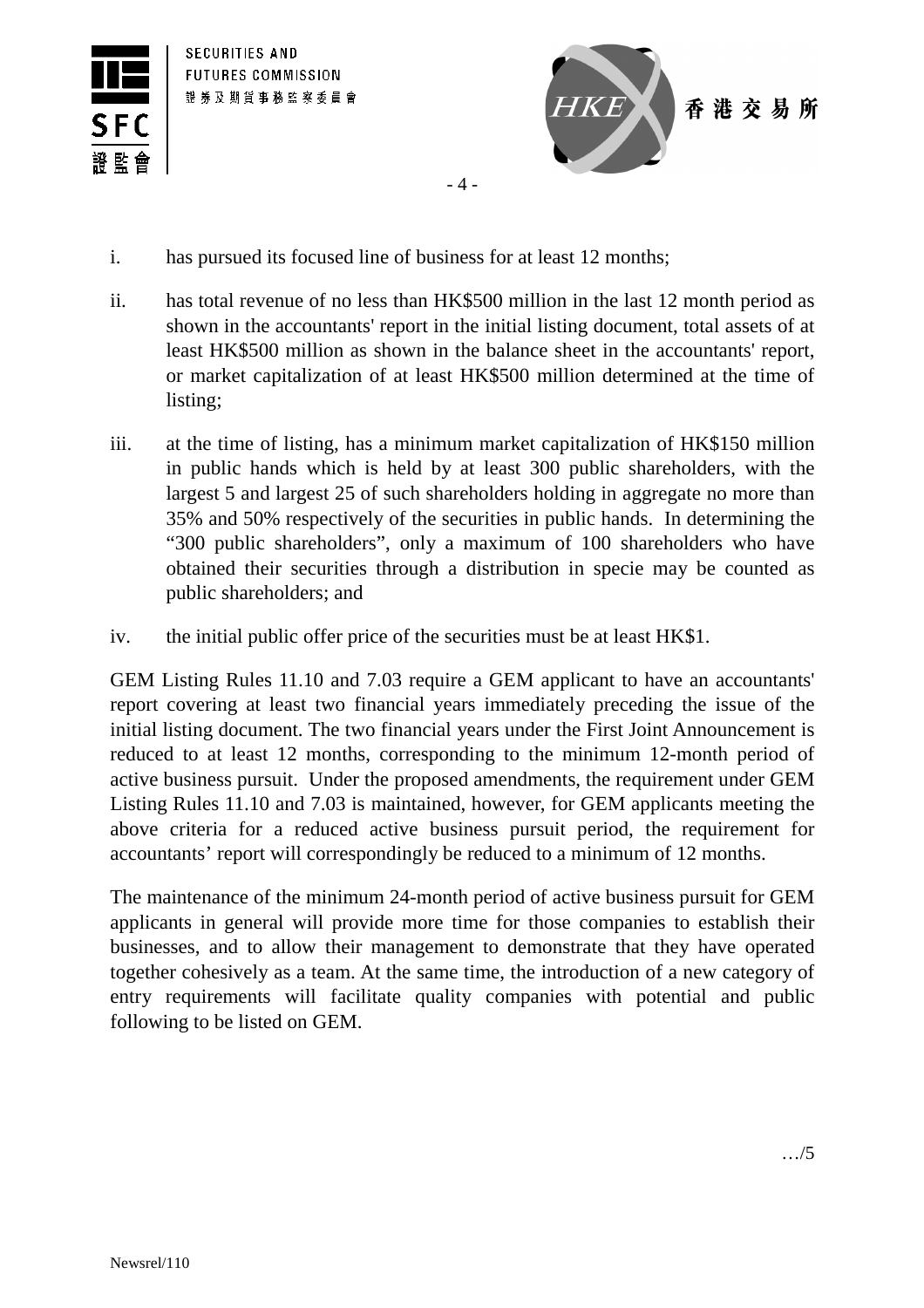



- 5 -

#### **2. Share Issue within Six Months of Listing**

GEM Listing Rule 17.29 prohibits further issuance of securities by a GEM listed issuer during the first six months after its listing under general circumstances. This rule will be amended to allow a GEM listed issuer to issue new securities in the first six months after listing, provided that the following conditions are satisfied:

- i. the securities are issued to acquire assets which will complement the GEM listed issuer's focused line of business;
- ii. the size of the acquisition must not constitute a major (and larger) transaction (in general, this means the size of the acquisition cannot be 50% or greater compared to the profit or net assets of the GEM listed issuer);
- iii. the issue of securities must not result in any controlling shareholders of the GEM listed issuer ceasing to have control over 35% of the voting rights in the GEM listed issuer after the issue of securities, and in any event, must not result in a change in control of the GEM listed issuer within the meaning of the Takeovers Code;
- iv. shareholders' approval by way of a poll is required, and any connected persons, initial management shareholders and their associates, and shareholders interested in the issue or the related transaction must abstain;
- v. any person who subscribes for the securities will be subject to lock-up arrangement similar to that applicable to an initial management shareholder or significant shareholder, as applicable, for the remaining duration of the moratorium period; and
- vi. the GEM listed issuer is required to issue a circular which must include an opinion from an independent financial adviser together with information on the transaction and securities issue, including the circumstances surrounding and reasons for the acquisition, why the GEM listed issuer must acquire the assets within six months of its listing, and whether the GEM listed issuer had any intention to acquire the asset at the time of listing.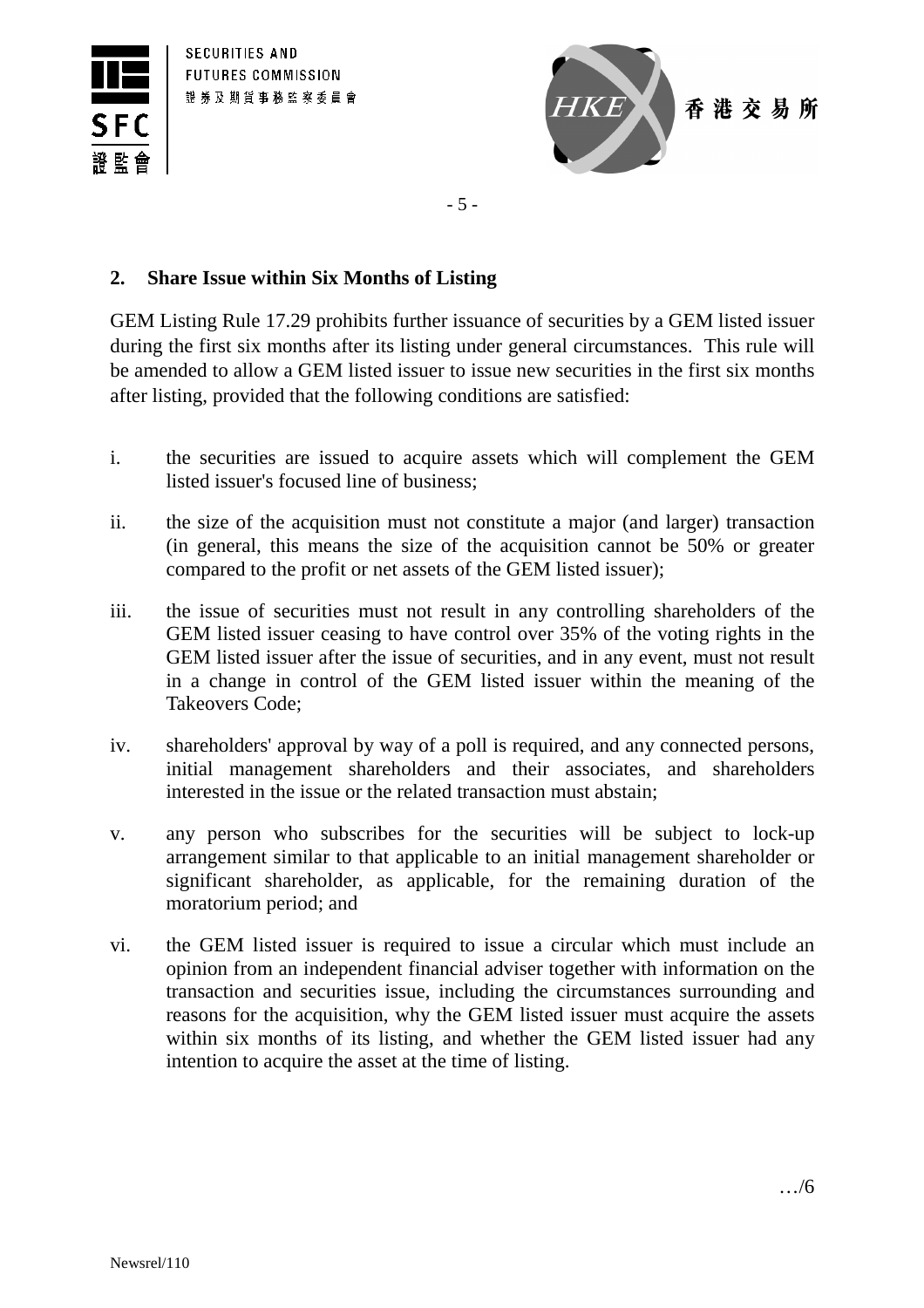



- 6 -

A GEM listed issuer will generally be expected to have raised sufficient funds during its initial public offering to satisfy its funding needs for at least the first six months. The rule amendment is in line with this expectation, while allowing GEM listed issuers the flexibility to issue securities as consideration for acquisitions, particularly in circumstances where the opportunity to acquire those particular assets only arises after its listing. Meanwhile, the conditions imposed will ensure that shareholders will have a right to be heard in the acquisition, and that their interests will not be unreasonably diluted in the near term.

# **3. Moratorium Period for Initial Management Shareholders**

GEM Listing Rule 13.16 requires the moratorium period for initial management shareholders to be 24 months. This 24-month period is reduced under the First Joint Announcement to 6 months, with a further restriction that no controlling shareholders may dispose of any relevant securities in the second 6-month period after listing, if such disposal would result in the controlling shareholders ceasing to have control over 35% of the voting rights in the GEM listed issuer. Under the proposed amendment, the moratorium period for initial management shareholders will be 12 months, and for initial management shareholders with no more than 1% shareholding in the GEM listed issuer, will be 6 months. The proposed amendment aims to provide flexibility to initial management shareholders, while at the same time allowing a sufficient period for management to demonstrate to investors its commitment to, and confidence in, the future of the GEM listed issuer.

# **4. Definition of Initial Management Shareholders for the purpose of Lock-up**

Existing practice includes the following persons who have interests in the voting rights of the issuer immediately prior to the date of listing as "initial management shareholders" in addition to those defined in GEM Listing Rule 13.15(2):

- i. all members of senior management such as those persons named in the "senior management" section of the listing document of a GEM applicant;
- ii. all directors on the board of a GEM applicant, including non-executive directors; and
- iii. all investors, including but not limited to investment funds, with board representation.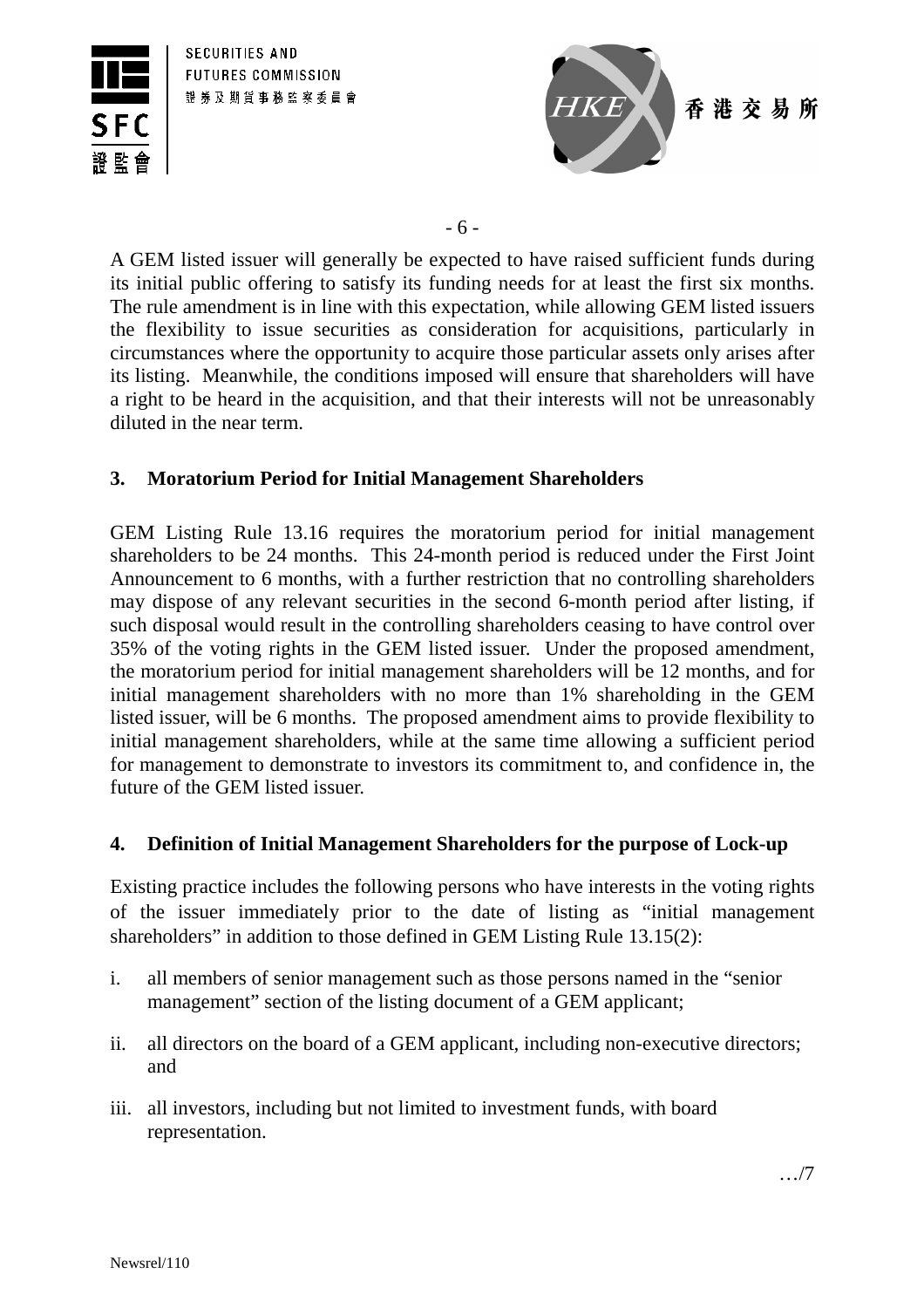



The GEM Listing Rules will be amended to include the above persons as initial management shareholders for the purpose of the moratorium period. This amendment codifies existing practice.

- 7 -

### **5. Interpretation of "disposal" by Initial Management Shareholders**

Under existing practice, the Exchange grants waivers to exclude the following two types of disposal by initial management shareholders from the meaning of "disposal" under GEM Listing Rule 13.15(5):

- i. stock lending arrangements between shareholders and underwriters at the time of the initial public offering of the new applicant's securities, for the sole purpose of covering any short position prior to the exercise of the over-allotment option; and
- ii. sale of shares by the shareholder pursuant to a placing and top-up transaction during the second six-month period after listing where: a) there is no change in the number of relevant securities held by the shareholder before and after the transaction; and b) the transaction does not result in any controlling shareholders of the GEM listed issuer ceasing to have control over 35% of the voting rights in the GEM listed issuer.

The GEM Listing Rules will be amended to exclude the circumstances mentioned in (i) and (ii) above from the definition of disposal during the moratorium period. This amendment codifies existing practice, and is consistent with the Exchange's view that the above situations do not in substance constitute a disposal of shares in GEM listed issuers by initial management shareholders.

#### **6. Share Option Schemes**

Chapter 23 of the GEM Listing Rules sets out the current requirements governing share option schemes of a GEM listed issuer. This Chapter will be amended on certain requirements of the schemes to allow greater flexibility in operation, and at the same time, further restrictions will be placed in other areas to safeguard against abuse of the scheme and to protect minority shareholders. The major changes are summarized below: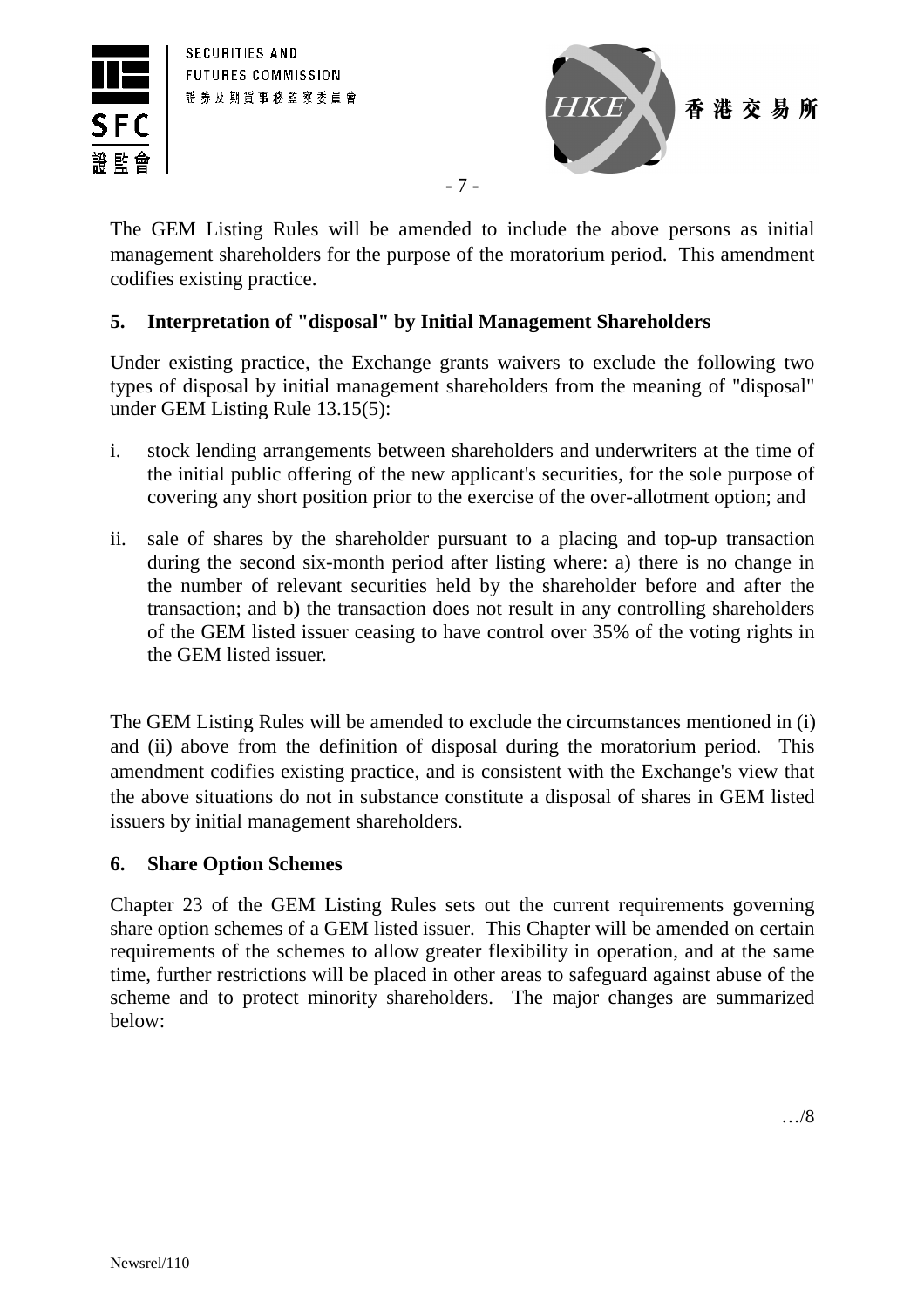



- 8 -

- i. the participants of the scheme GEM Listing Rule 23.03(1) requires participants of the scheme to be full-time employees of the GEM listed issuer. This will be amended to remove all restrictions on the eligibility of participants of the scheme. However, the GEM listed issuer must define the participants, and the basis of determining the eligibility of the participants under the terms of its scheme, before such scheme is approved by shareholders;
- ii. overall limit on outstanding options An overall limit will be imposed such that the number of shares to be issued upon the exercise of outstanding options under the scheme, and any other schemes, of the GEM listed issuer must not exceed 30% of its securities in issue from time to time;

In addition, the GEM listed issuer may only grant options of up to 10% of its issued shares at the date of approval of the limit (the "Scheme Mandate Limit"). The GEM listed issuer may renew this Scheme Mandate Limit at any time, subject to shareholders' approval and the issue of a circular. The GEM listed issuer may also seek separate shareholders' approval for granting options beyond the Scheme Mandate Limit to participants specifically identified by the GEM listed issuer, subject to shareholders' approval and the issue of a circular;

iii. maximum entitlement of each participant – GEM Listing Rule limits maximum entitlement of each participant to 25% of securities subject to the scheme (i.e. a maximum of 2.5% of securities in issue). This rule will be amended to limit the total number of securities issued and to be issued upon exercise of the options granted and to be granted (including both exercised and outstanding options) in any 12-month period up to the date of grant to each participant not to exceed 1% of the securities in issue. Any further grant of options in excess of this limit must be subject to shareholders' approval, with that participant and his associates abstaining from voting, and the issue of a circular; and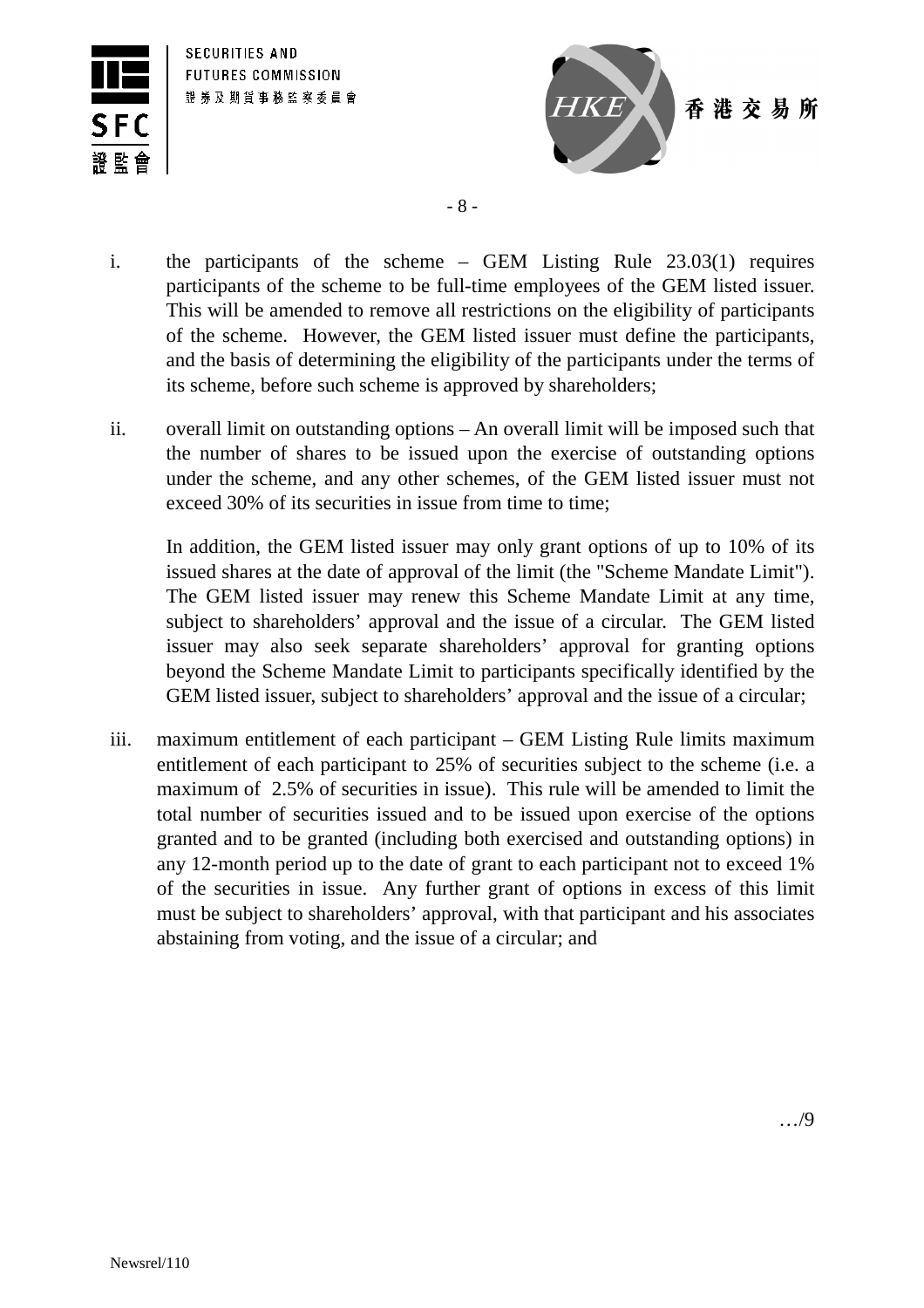



- 9 -

iv. grant of options to connected persons –This provision will be amended to require any grant of options to a connected person or its associates to be approved by independent non-executive directors (excluding any independent non-executive director who is the grantee of the options). If a grant of options to a substantial shareholder or an independent non-executive director or their respective associates will result in the total number of securities issued and to be issued upon exercise of the options granted and to be granted (including both exercised and outstanding options) in any 12-month period up to the date of grant to such person exceeding the higher of 0.1% of the securities in issue and an aggregate value of HK\$5 million, then the proposed grant of options must be subject to shareholders' approval taken on a poll. All connected persons must abstain from voting, except that any connected person may vote against the resolution provided that his intention to do so has been stated in the circular.

In addition, shareholders' approval as described above will also be required for any change in the terms of any options granted to a participant who is a substantial shareholder, an independent non-executive director or their respective associates to avoid circumvention of this provision.

The GEM Listing Rules will also be amended to further impose, or amend, minor requirements on the terms of the scheme, and impose additional disclosure requirements (including information regarding the valuation of options granted) in the circular to be issued to shareholders and in the interim and annual reports of the GEM listed issuer. Details of some of these amendments relating to the adoption of, and terms of the scheme, are available on the Hong Kong Exchanges and Clearing Limited and the GEM websites at http://www.hkex.com.hk and http://www.hkgem.com.

Additional requirements, such as the requirements in relation to options granted to connected persons, and the maximum entitlement to a participant, will be imposed to safeguard against the abuse of the scheme and to protect minority shareholders. Furthermore, the new requirements for disclosure will increase transparency for shareholders in relation to the operation of the scheme.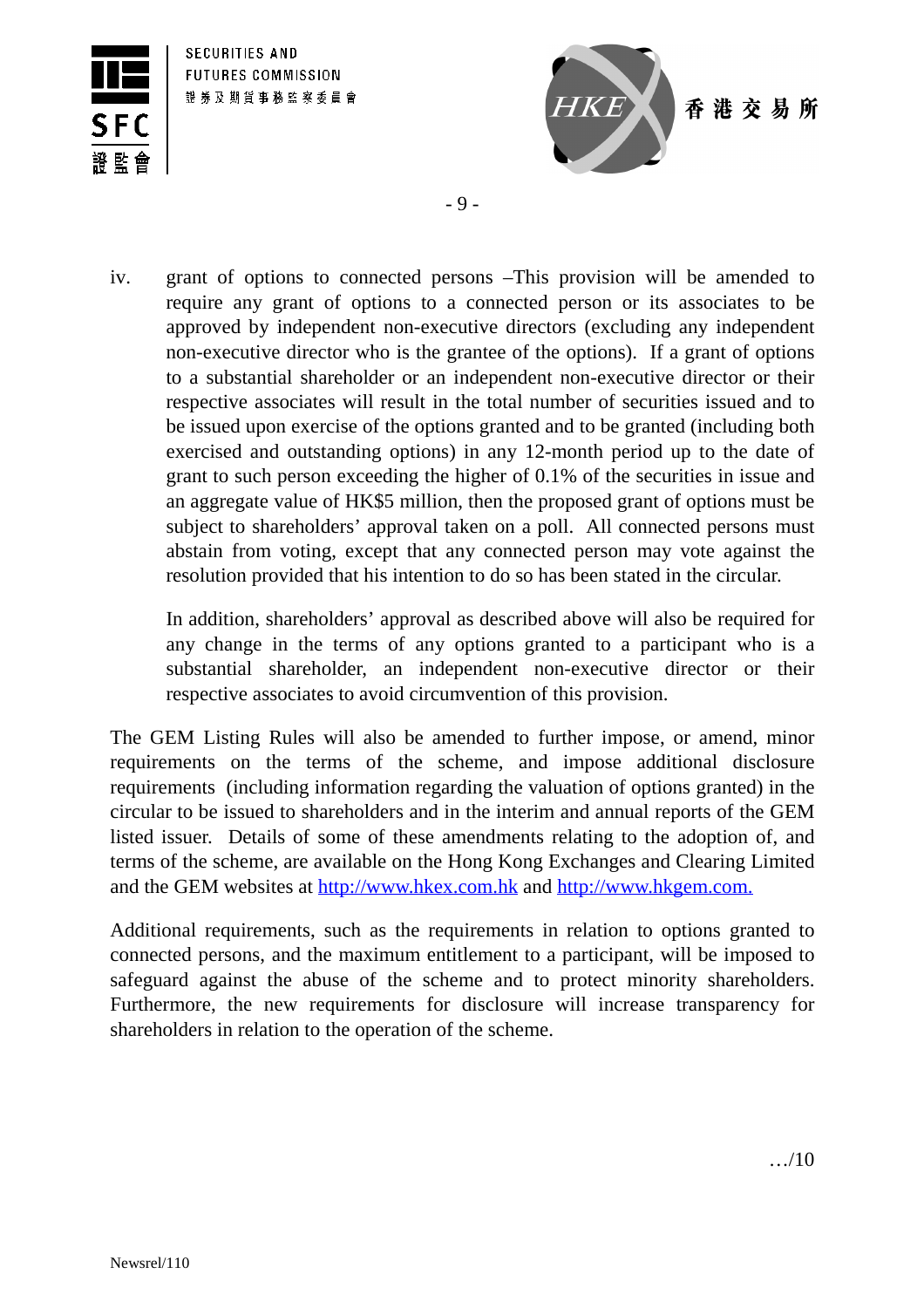



- 10 -

### **7. Offering Mechanism**

The GEM Listing Rules will be amended to exclude employees of the GEM applicant and their associates from the definition of members of the "public" in determining the minimum public float at the time of listing. Another rule amendment will require further disclosure of the placing concentration and spread, including the level of interest and distribution of the placing shares, and an analysis of the concentration of the placing shares at the time of the pubic offering.

The rule amendments address the concern that a high concentration of shares in the hands of a few investors and/or a substantial number of employees may affect the liquidity of the securities. The proposed disclosure requirement will also promote greater transparency in the shareholdings of a GEM listed issuer at the time of listing.

# **8. Prescribed Minimum Percentage of Securities to be in Public Hands**

The prescribed minimum percentage of securities to be in public hands under GEM Listing Rule 11.14(1) will be amended to 25% and 20% for GEM listed issuers with market capitalization not exceeding HK\$4 billion and over HK\$4 billion respectively. At the time of listing, the minimum market capitalization in public hands must be the higher of HK\$30 million and 25% for GEM applicants with market capitalization not exceeding HK\$4 billion, and the higher of HK\$1 billion and 20% for GEM applicants with market capitalization over HK\$4 billion. This rule amendment is expected to improve market liquidity and reduce volatility, thereby enhancing the integrity and attractiveness of GEM.

…/11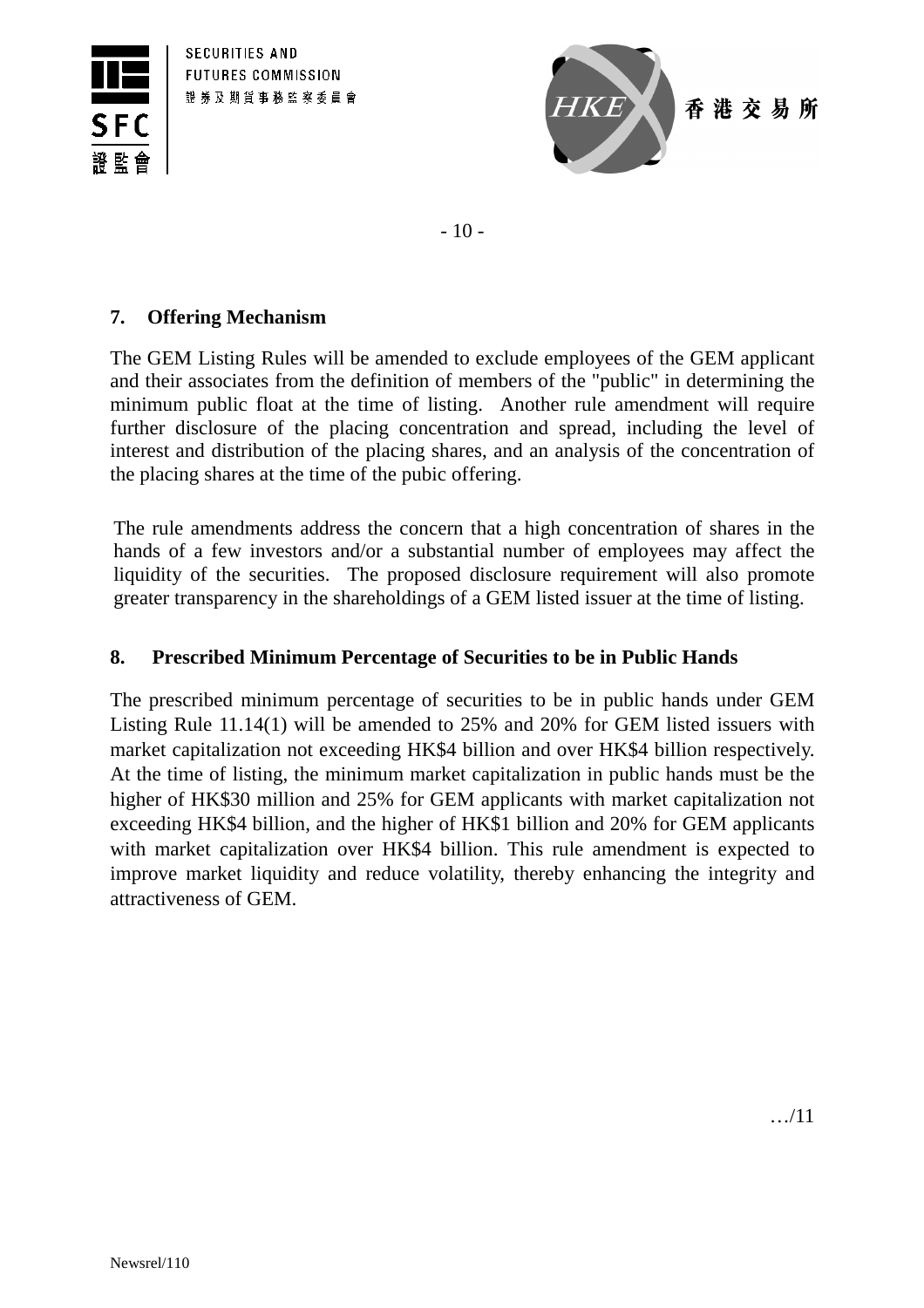



香港交易所

- 11 -

### **DETAILED TRANSITIONAL ARRANGEMENTS**

Since the publication of the First Joint Announcement, the Exchange has granted waivers to GEM listed issuers based on the requirements set out in the First Joint Announcement (the "Existing Waivers"). Existing Waivers already granted to GEM listed issuers would continue to apply, with an exception in the case of share option schemes. In these cases GEM listed issuers may grant further options from their existing schemes only if the options granted are in accordance with the new requirements. From the date of this announcement until the Effective Date, the Exchange will grant waivers based on the new proposals set out in this announcement ("New Waivers"). The Exchange will cease to grant Existing Waivers based on the First Joint Announcement from the date of this announcement, with two exceptions as stated below where Existing Waivers will continue to be granted for a limited period. Details of the application of the transitional arrangements to GEM applicants and listed issuers from the date of this announcement are set out below.

# *GEM Applicants*

*1.* Active Business Pursuit Period and Accountants Report - Existing Waivers may be granted to GEM applicants which submit new listing applications ("Form 5As") on or before September 30, 2001, provided that listings of the GEM applicants take place on or before December 31, 2001, or before the expiry of Form 5A if earlier. Where applicable, all other GEM applicants may apply for New Waivers.

2. Moratorium Period for Initial Management Shareholders - Existing Waivers may be granted to GEM applicants who have submitted Form 5As before the date of this announcement, provided that listings of these GEM applicants take place within three months from the date of this announcement, or before the expiry of the Form 5A if earlier than three months. All other GEM applicants may apply for the New Waivers.

*3. Definition of Initial Management Shareholders and Interpretation of "disposal" for Initial Management Shareholder -* The rule amendments reflect existing practices or waivers and their applications will continue.

*4. Share Option Schemes* - New Waivers may be granted to GEM applicants from the date of this announcement.

…/12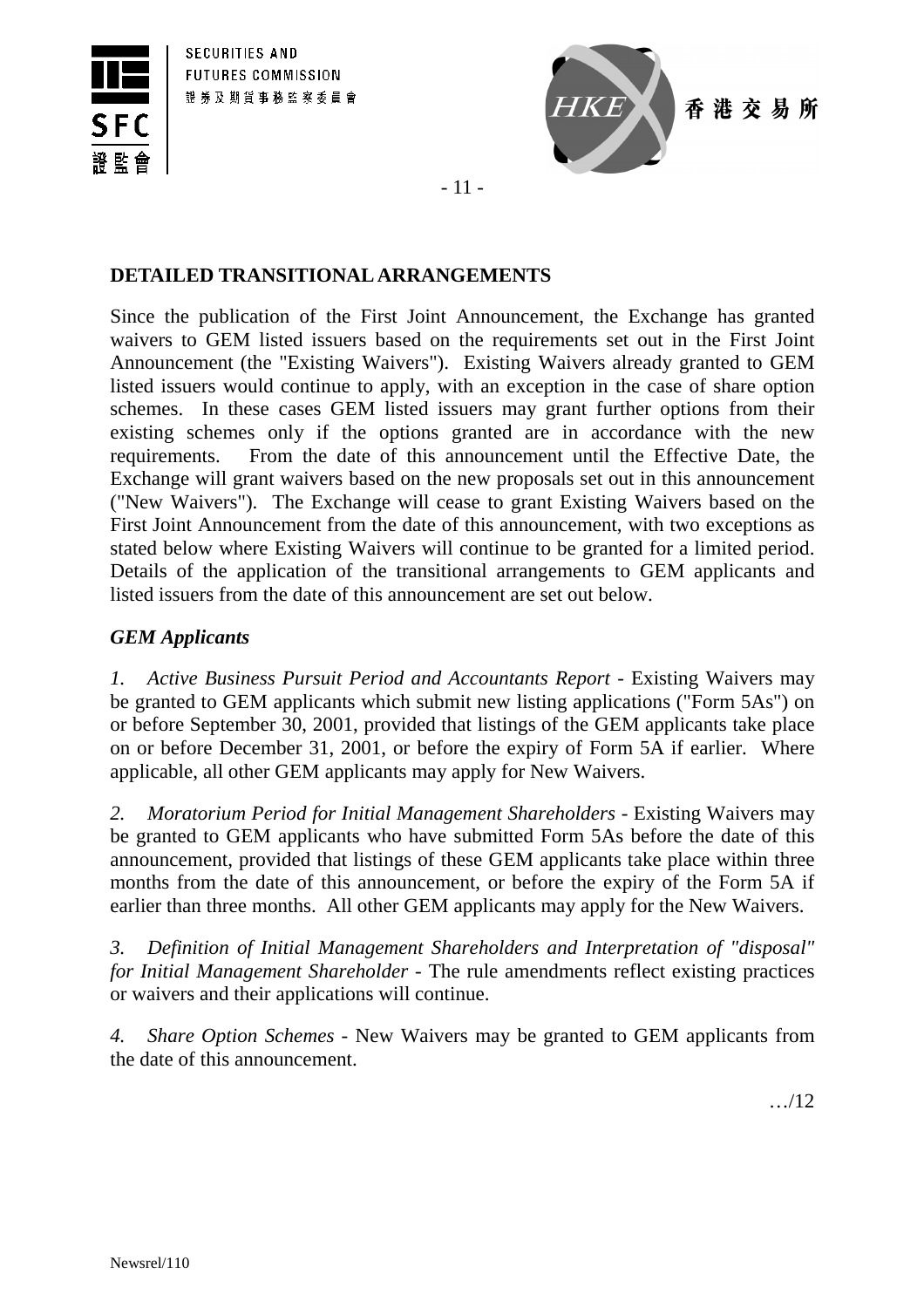



 $-12-$ 

*5. Offering Mechanism and Public Float –* The rule amendments will come into effect on Effective Date.

# *GEM Listed Issuers*

*1. Share Issue within the first six months of Listing, and interpretation of "disposal" for Initial Management Shareholder (top-up and placing transaction within the second six months) -* GEM listed issuers who did not apply for Existing Waivers (in the case of top up and placing transaction), and all GEM listed issuers (in the case of share issue) may apply for New Waivers from the date of this announcement.

*2. Moratorium Period for Initial Management Shareholders* - GEM listed issuers who did not apply for Existing Waivers may apply for New Waivers from the date of this announcement until the Effective Date. Nevertheless, such GEM listed issuer must issue an announcement upon being granted a New Waiver to inform shareholders of the new lock up arrangement. The new provisions will apply automatically on or after the Effective Date, however, the GEM listed issuer should issue an announcement on or before the disposal of shares by its initial management shareholder to inform its shareholders of the disposal or intended disposal. For GEM listed issuers who were granted Existing Waivers, such waivers will continue to apply after Effective Date.

*3. Share Option Scheme* – Options already granted as at the date of this announcement will not be affected by the new provisions. Furthermore, GEM listed issuers may continue to grant options under the existing schemes from the date of this announcement up to the day before the Effective Date. Where the GEM listed issuer has a contractual commitment before the date of this announcement to grant options, these options may continue to be granted under the existing terms. From Effective Date, GEM listed issuers may grant further options from their existing schemes only if the options granted are in accordance with the new requirements. Otherwise, they have to alter the terms of the scheme, or to adopt a new scheme before further options may be granted. Finally, the new disclosure requirements in the interim and annual reports will apply to financial periods commencing on or after October 1, 2001 for all GEM listed issuers.